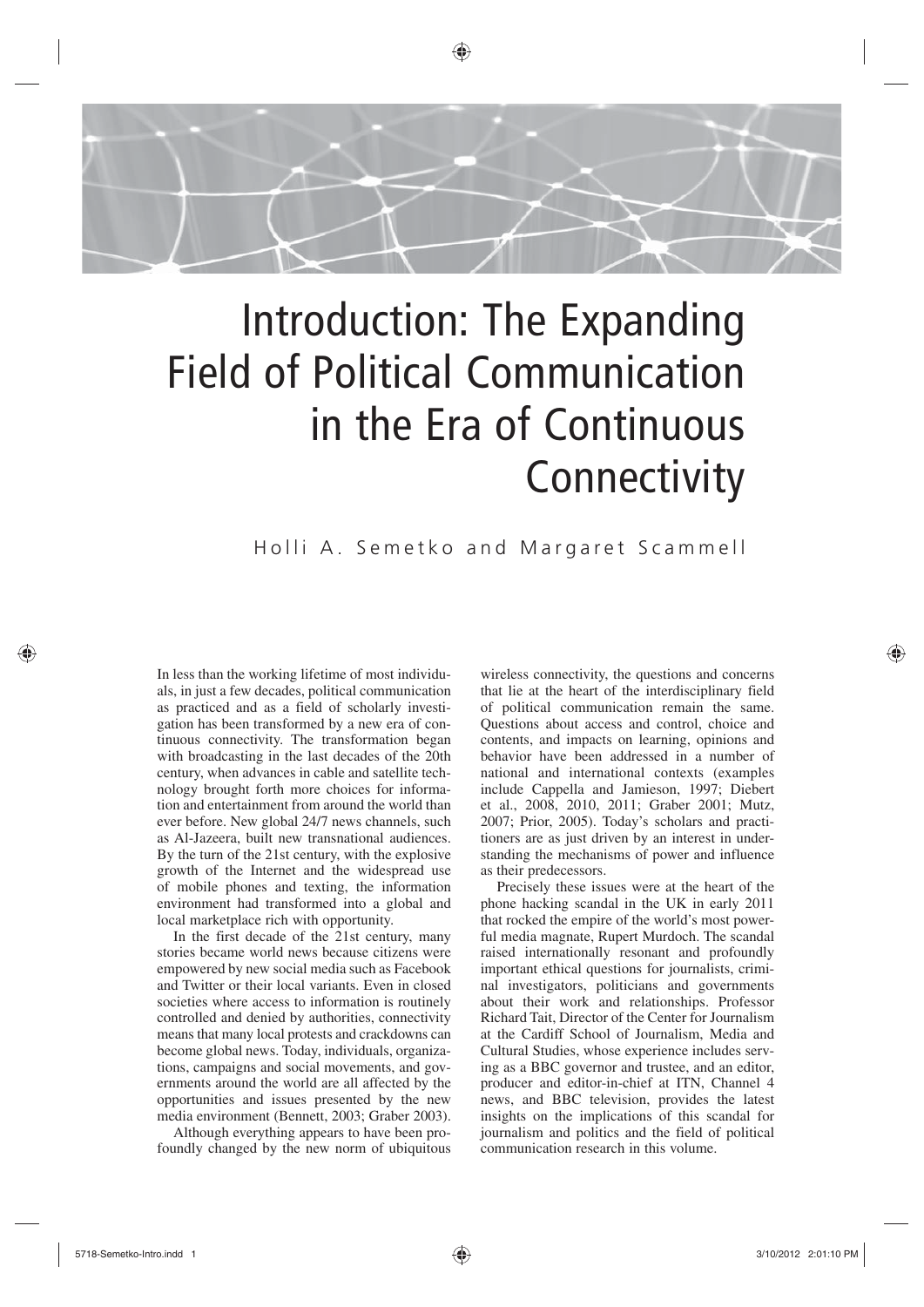♠

*The SAGE Handbook of Political Communication* is a timely resource for students, scholars and practitioners around the world. Leading experts from more than a dozen countries have contributed to this volume. The volume stands apart from most handbooks in which summaries of the literature are the main focus. The 41 chapters in this volume go beyond that to advance innovative arguments about timely issues and present new data, and many offer new approaches and methods for doing political communication research.

In what follows, we discuss the expanding field of political communication, beginning with its' multidisciplinary past and present. Over the past decade there has been the beginning of convergence across theories and approaches that marks the development of the field. We discuss what the future holds for this vibrant and growing field before outlining the contents of the five sections of the Handbook.

# A MULTIDISCIPLINARY PAST AND PRESENT

The roots of the field of political communication are deep and multi-disciplinary. The comments of a number of leading scholars acknowledge the historic influence of an array of disciplines in the arts and social sciences (see The Future of Political Communication Research, 2005; Graber, 2003; Bennett and Iyengar 2008). Indeed, in universities around the world today, many different academic departments, schools and programs provide the institutional bases for what we would describe as research and teaching in political communication including: communication, journalism and media studies, political science and history, international relations, public and international affairs, cultural studies, sociology, psychology, anthropology, marketing, advertising, public relations and economics. Generations of graduates from these programs have gone on to become practitioners and many have become scholars.

Innovative political communication research can be found in a wide array of journals. Around the world a large number of journals include articles with a political communication focus, such as the *Asian Journal of Communication*, *Communication Research*, the *European Journal of Political Research*, the *European Journal of Communication*, *Journal of Communication*, *Media Culture & Society*, and the *Journal of Political Marketing* among others. There are two longstanding and widely recognized dedicated journals in this interdisciplinary field – *Political Communication* and *International Journal of Press* 

*Politics –* and the editorship of the former is shared between representatives of the political communication sections of the International Communication Association (ICA) and the American Political Science Association (APSA). The University of Southern California's (USC) E-Governance Lab at the School of Policy, Planning and Development also home to the *Journal of E-Government* that focuses on e-governance and how state and local governments can improve their use of information technology and enhance the delivery of public services and information. Another example of a new journal that provides a dedicated channel for research on political communication is the online *Journal of Information Technology & Politics* launched in 2009. These last two journals are connected with the APSA's Information, Technology and Politics (ITP) organized section. There is also the *International Journal of Communication*, an open-source, online journal launched in 2006 at USC's Annenberg School, edited by Manuel Castells and Larry Gross, which has published more than 40 political communication related articles in its first four years. Judging from this brief overview, we can expect that political communication research will continue grow in a wide range of publication outlets.

Political communication research also appears to be well and thriving in many of the traditional discipline-based journals in political science and economics. Our review of a number of journals archived in JSTOR in political science and economics, for example, found that 194 articles focusing directly on political communication topics were published between 2000 and 2009. The number of articles increased over time, with 43% of the 194 articles published between 2000 and 2004 and 57% published between 2005 and 2009. This review included: *American Economics Review*, *American Journal of Political Science*, *American Political Science Review*, *British Journal of Political Science*, *Journal of Economic Perspectives*, *Journal of Political Economy*, *Journal of Politics*, *Political Behavior* and *The Quarterly Journal of Economics*.

Most political scientists and communication scholars do not read academic journals in economics and would be surprised to learn that research on political communication can be found in these outlets. *The Quarterly Journal of Economics*, for example, published several articles that directly address compelling political communication research questions, based on an analysis of keywords and abstracts, as the following article titles suggest: 'Radio's Impact on Public Spending' (2004), 'A Measure of Media Bias' (2005), 'Television and Voter Turnout' (2006) and 'The Fox News Effect: Media Bias and Voting' (2007). *The American Economics Review*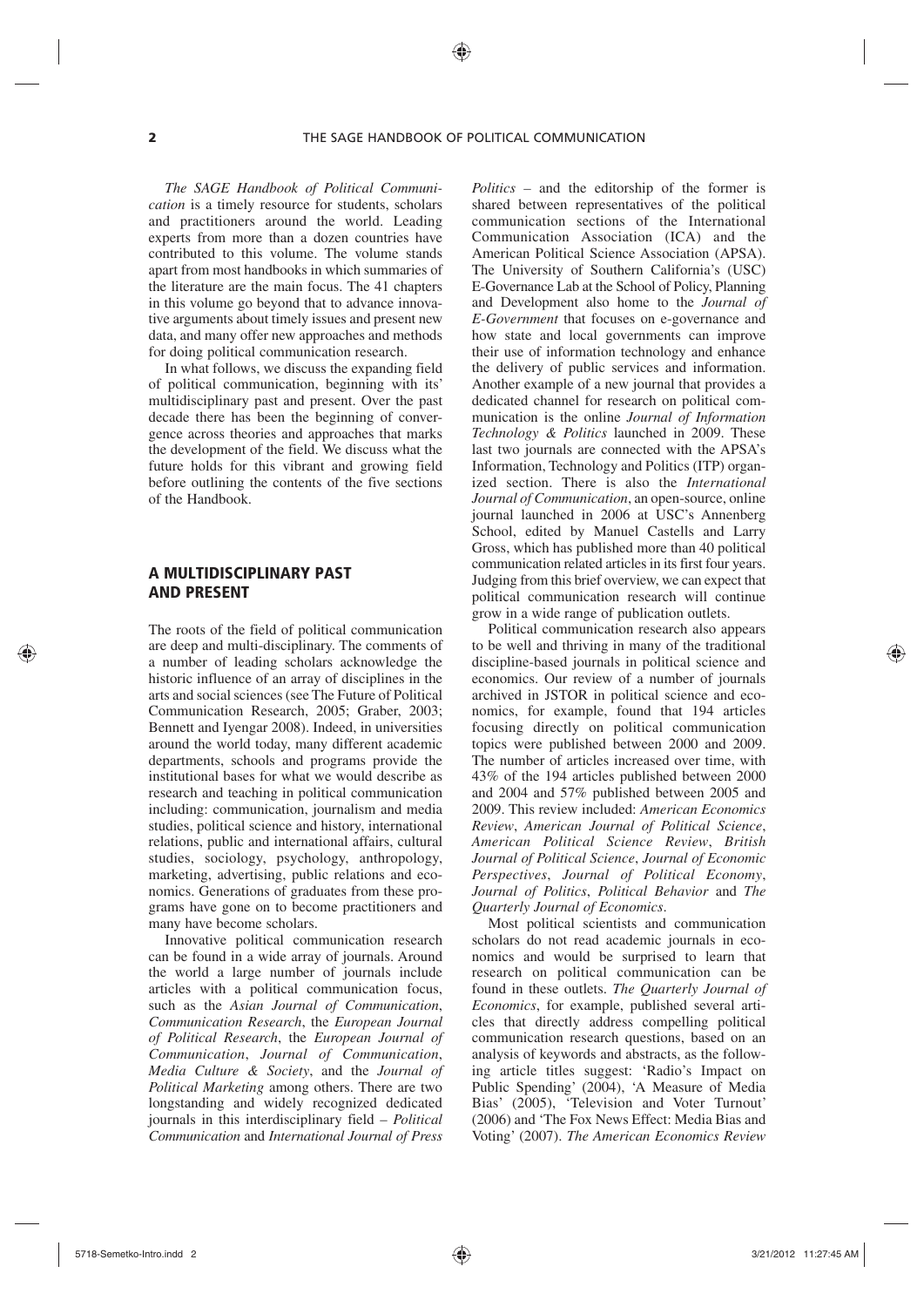#### INTRODUCTION: THE EXPANDING FIELD OF POLITICAL COMMUNICATION **3**

⊕

published six articles relevant to political communication in this time period on such topics as the market for news, the randomness of social networks, and *The New York Times* and the market for local newspapers.

The expansion of the field is evidenced by the growth of publications in these various outlets in the social sciences. The structure of the academic disciplines and their often similarly named top journals has no doubt limited general awareness of some of these findings that help us to recognize the growth of political communication research in the first decade of the twenty-first century. Many scholars in political communication based in departments of political science or communications may not even be aware of some of the pioneering work published by economists in economics journals, yet some of this work directly addresses major questions facing scholars in the field of political communication around the world. One such question, for example, is whether media bias effects voting.

Most will recall that it was only after a highly charged debate and contested 2000 US presidential election result that President George W. Bush entered what became the first of two terms in office. News around the world on Election Day in November 2000 reported on the problems with US voting booths and the fact that some citizens were prevented from voting in battleground states, such as Ohio and Florida. The hotly disputed firstterm presidency began only after a 5–4 Supreme Court vote and a highly charged public debate. Much innovative research has been published on the 2000 US election by scholars in political science and communication around the world, but it was research published in *The Quarterly Journal of Economics* that established how the Republicans' path to the presidency began four years earlier in October 1996 when the conservative Fox News Channel was rolled out in the cable systems of 20% of US towns. Drawing on presidential and congressional voting data from more than 9000 towns where Fox News was introduced between 1996 and 2000, economists Stefano Dellavigna and Ethan Kaplan (2009: 1187) establish significant effects on the vote and conclude that Fox News 'convinced 3 to 28 percent of its viewers to vote Republican, depending on the audience measure'. Xinshu Zhao's (2008) careful analysis of the vote revealed that the 2000 US presidential election result was invalid and his study on the plight of elections in democracies around the world became a best-selling book in China.

In this new information era, research in the traditional disciplines of political science, sociology, journalism, psychology and anthropology, each of which has contributed in different ways to the development of the field called political communication, has been impacted dramatically as scholars seek new ways to conceptualize the expanding field, adapt old methodologies and create new ones. Our research on publications in just some of the social science journals shows that research in the field is growing. The multidisciplinary roots of the field remain visible in a number of journals that we describe as dedicated to political communication research. In addition, we find that fundamental research questions in the field are being addressed in publications from other disciplines such as economics.

As the substantive research in the field is expanding across more disciplines, over the past decade there also has been the beginning of convergence across of theories and approaches that marks the development of the field. This convergence gives primacy to the perspective of the citizen as a consumer and producer of contents, and draws upon research in marketing, branding, public relations, public affairs and public diplomacy.

# *Citizens as Content Consumers and Creators: Branding, Public Relations and Public Diplomacy*

As the mass media systems moved from a 'one to many' model to a 'many to many' model, the field of political communication shifted from a mass media model to what Margaret Scammell (2007: 611) has called 'a consumer model of political communication'. The concept of the brand subsumes all, she argues. Branding has moved from products to politicians, with the same methods and practices in politics that are common in marketing and public relations. Scammell's (2007) case study of the branding of Prime Minister Tony Blair in the UK 2005 general election is an early example of what observers of global political marketing find are growing similarities in the marketing practices of political parties around the world (Lees-Marshment et al., 2009).

Research and theory concerning elections and campaign effects, marketing, public relations, public affairs and public diplomacy all can be described as falling within concept of a process that Jesper Strömbäck and Spiro Kiousis (2011) call 'political public relations'. Their definition of the process clearly falls under the umbrella of political communication: 'Political public relations is the management process by which an organization or individual actor for political purposes, through purposeful communication and action, seeks to influence and to establish, build, and maintain beneficial relationships and reputations with its key publics to help support its mission and achieve its goals'. In addition to the usual work of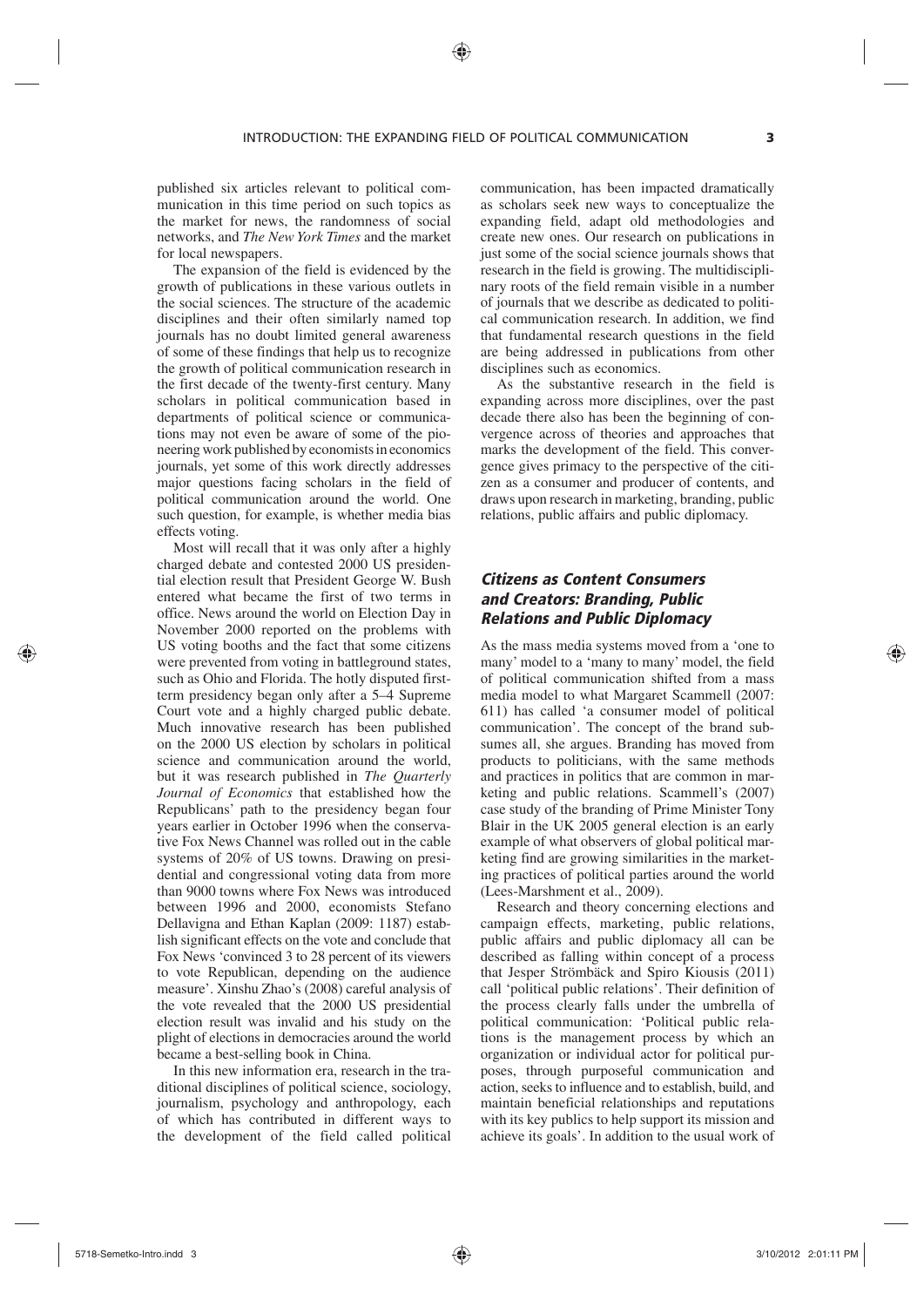political parties, governments and politicians, this process also describes public affairs and public diplomacy activities that involve state as well as non-state actors ranging from artists and producers of culture to non-governmental organizations.

The field of political communication incorporates the new public diplomacy that involves corporate and non-state actors, grassroots and transnational organizations and citizens whose activities, though not controlled by the state, may nevertheless foster knowledge building, learning and, potentially, impacts on opinions and behavior.

# THE FUTURE: INNOVATION

Today's scholars aim to identify new approaches and methods for studying the process of political communication under media hyper conditions, alongside flourishing activity among citizens as consumers and creators of content. Entertainment and the arts are more visible and varied than ever before in this new information age. Individual content creators upload hundreds of thousands of new videos daily to sites such as YouTube. In 2009, just four years after its launch, YouTube was seen by more than 1 billion viewers each day. Facebook, founded in 2004, had more than 500 million users in early 2010.

Individuals and organizations are also more vulnerable than ever before because of the security issues that go along with reliance on technology and social networks. Cyber attacks are a daily cost for companies in doing business while governments aim to find ways to prevent cyber war. Cyber attacks are a coordinated form of millions of requests, known as distributed-denial-ofservice or DDOS attacks, to overload and shut down servers. These have been common practice in war and conflict between nations recent years, such as the cyber attacks on the Georgian government's servers just prior to Russia's 2008 invasion of the country.

The familiar phrase 'the only constant is change', has a special meaning for scholars and practitioners in the field of political communication. Failure to innovate is not an option. Under these rapidly changing conditions, scholars and practitioners have to constantly reassess their research priorities.

## ORGANIZATION OF THE HANDBOOK

Evidence of the transformational impact of the Internet in societies around the world can be found throughout this volume. The Handbook is organized into five parts.

Part I discusses the developments in technology and the media that have broadened the terrain for political communications especially over the past decade. Trends in the media industry, entertainment media and popular culture are discussed, as well as the still unfolding impact of the Internet on citizens, journalism and the news business, political parties and campaigning, and government approaches to communications. As normative conclusions are often part of political communication research, Part I concludes with an innovative agenda that sets forth standards for normative evaluations of media and citizen performance.

Part II addresses how individuals and groups are engaging with one another, learning and communicating in the new media environment, and discusses potential future scenarios. The first four chapters each take different perspectives on traditional media, new media and social media to discuss the transformational impacts on civil society and civic learning. The last four chapters focus on specific sites for studying citizens and civic engagement including women as political communicators, negative campaigning and its impacts, commercialization and public service broadcasting in the European context, and the value of social networks.

Part III focuses on the latest developments in research designs and methods for studying political communication in the varying contexts of traditional, old and new media. New perspectives on how to measure effects and content are presented in this section, drawing on new data provided by the chapter authors.

Part IV concerns the conceptual importance of power in political communication research. The chapters in this section draw upon various contexts including foreign policy, war and combat, political rhetoric, everyday conversations and social media.

Part V focuses on the various geographic contexts for political communication practice and research. From China and Korea to Latin America, from Russia and the new EU states to transnational Al-Jazeera, the local, national, regional and transnational contexts are discussed in the chapters in this final section. In the penultimate chapter in the volume, Paolo Mancini and Daniel Hallin offer their comments on comparative political communication research. In the last chapter of this section, which is also the last chapter in the volume, leading broadcaster and professor of journalism Richard Tait discusses the impact of the Britain's phone hacking scandal and the implications for the future of journalism.